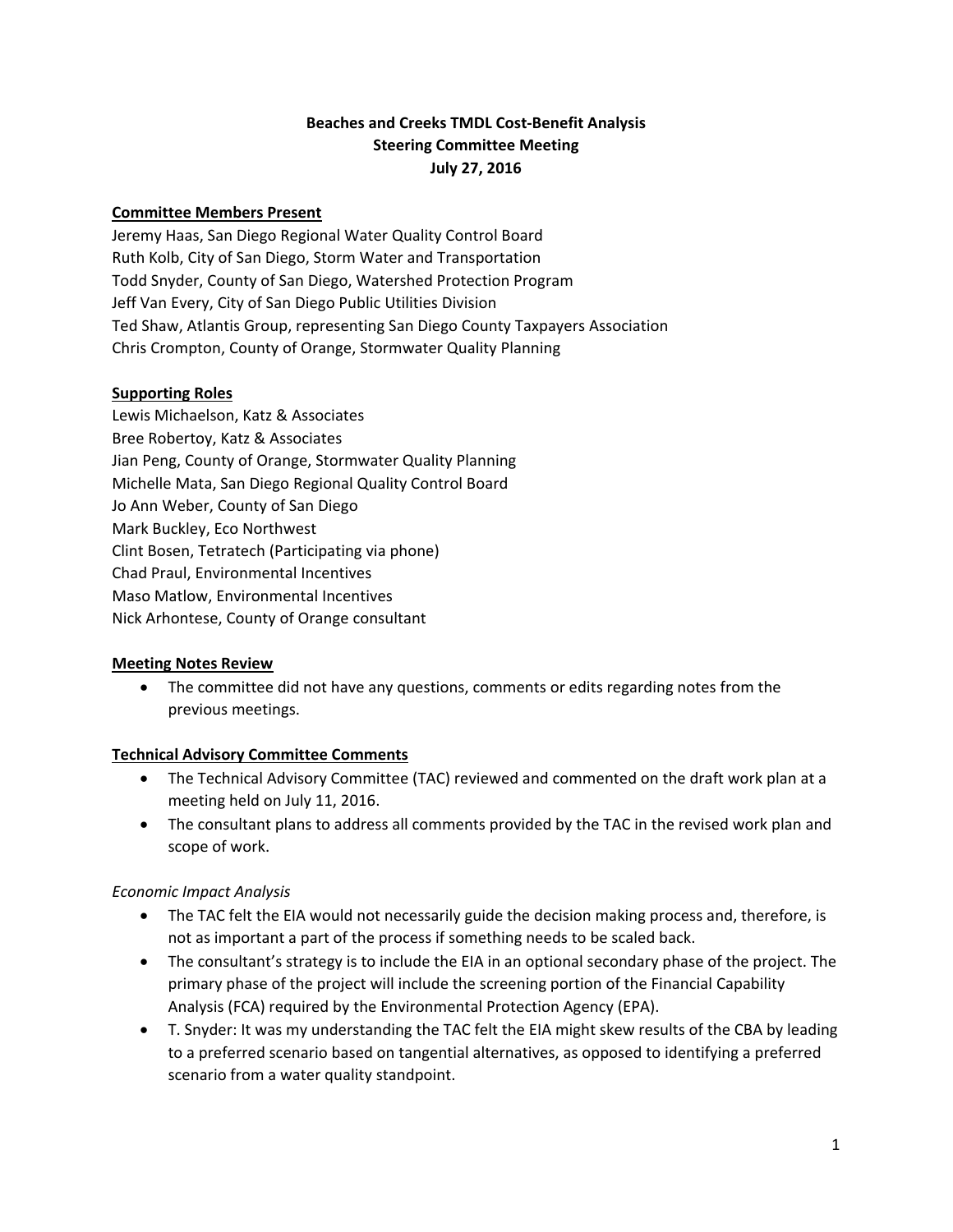- $\circ$  M. Buckley: There are other options that wouldn't be as relevant (e.g., REMI Model and Implant Approach). The EIA would identify jobs, income and industry level output. It was offered as an option because that was what the committee was initially interested in. It is a common analysis to perform.
- There might be some whittling of alternatives in the primary phase that will lead to this analysis being more relevant and efficient.
- Including this as an optional secondary phase analysis also addresses the TAC's concern with the aggressive timeline in respect to the number of scenarios included in the CBA.

# *Decision Making Process*

- The TAC advised the committee to identify a decision making process, specifically defining who will select the scenarios to be developed and how the scenarios will be selected.
- The consultant's strategy is to draft a decision making process and present it to the steering committee for approval. The consultant recommended performing an initial analysis first, then identifying hybrid scenarios to be analyzed in a secondary phase, and finally taking the preferred scenario to the Regional Water Quality Control Board.

# *Conceptual Model*

- The TAC recommended developing a detailed conceptual model to assess potential consequences of best management practices (BMPs) and link water quality improvements to the CBA.
- The consultant will not be able to complete a detailed conceptual model for the work plan portion as there will still be uncertainties, but the conceptual model will be embedded in the work product as a section in the CBA. It will be a table showing the potential positive and negative consequences of each primary action considered. A section identifying co‐benefits and co‐costs will be included in the CBA as well.
- The consultant will work with engineers and review existing literature to develop the conceptual model.
- T. Shaw will provide a list of members of the local Building Industry Association stromwater task force for the consultant to reach out to to better understand intended and unintended impacts of BMPs.
- The consultant could use conceptual models developed for Water Quality Improvement Plans (WQIP) as a guide.
	- o T. Snyder: The WQIPs were developed with constraints (e.g., wastewater systems and stream restoration were not considered in models).
	- o J. Haas: Stream restoration is different than in‐stream treatment. Federal and State do not allow in‐stream treatment, but do promote stream restoration. The consultant can reach out to the Regional Water Quality Control Board for more information if they are unsure about the difference.
	- o C. Crompton: The CBA and Orange County's WQIP are being developed concurrently.
- C. Crompton: The timing of developing this conceptual model is a concern, as this is usually the first thing done.
- T. Snyder: An analysis of unintended consequences could be conducted by engineering firms outside of this project's scope of work, then provided to the consultant for use in the CBA.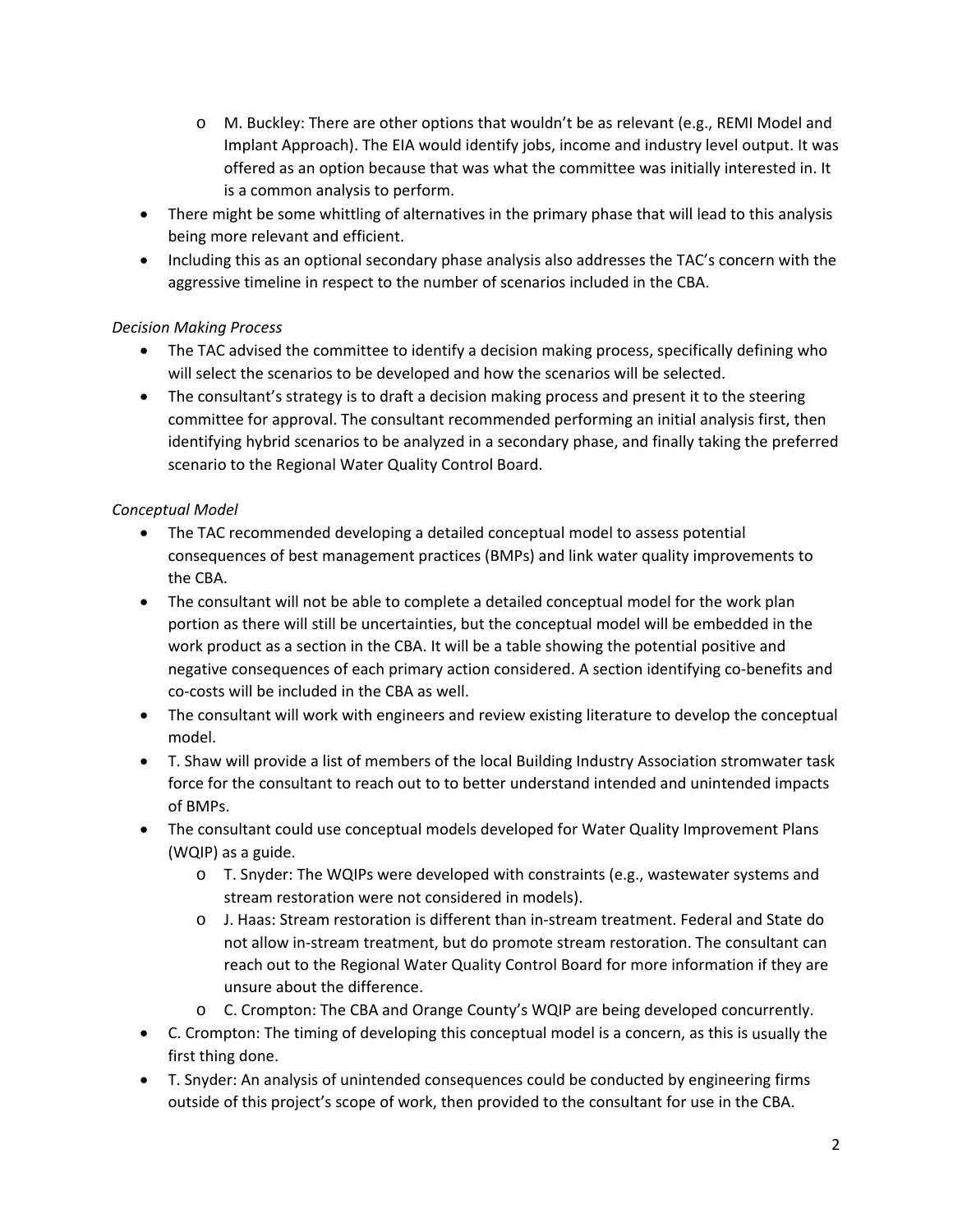- J. Haas: The conceptual model could complicate the overall approach if scale is not considered. Do not recommend dwelling on it.
- The conceptual model could be added to page 9 of the work plan. A third arrow would be added extending from the cost of BMPs box showing additional consequences.

### *Future Assumptions*

 The TAC advised the consultant to clearly identify the baseline and future changes in the work plan. The consultant will revise the work plan to make those components more explicit.

### **Draft Data Plan**

- The consultant is working with various sources to identify and close data gaps, and put together data plans. There will be an opportunity for the steering committee to review and provide written comments on the data plan within the next version of the work plan.
- J. A. Weber: The consultant has been working hard with engineers, wastewater and contractors to develop the data plans. They are taking feedback from the TAC regarding the data plans very seriously.
- C. Crompton: Measuring pathogens versus indicators should be called out in the data plans.

### **Public Participation**

- Public review is a requirement. The steering committee is committed to having the public review the work plan before beginning work on the CBA.
- A public workshop will be held August 31, 2016. It will be advertised and will likely attract primarily special interest groups.
- The public can provide comments during the 30-day public comment period, from August 17 through September 16.
- Responses to public comments will be routed through the steering committee. Responses to public comments submitted will be itemized in a table.
- C. Crompton: Two to three weeks should be allotted between the end of the public comment period and the revision of the work plan to allow for committee discussion of the public comments.
- J. Haas: The CBA workgroup scheduled on September 28 could be used to discuss public comments.

#### **Scope and Schedule for Analysis Phases I & II**

- The consultant recommends breaking the analyses into phases in order to complete the screening portion of the FCA and the initial benefits analysis by November 2016.
- The consultant's proposed Phase I would be completed in November 2016 and would include:
	- o A screening analysis, to include acquisition of all data and analysis of benefits and costs of all scenarios;
	- o The screening portion of the FCA written as a MEMO;
	- o Peer reviewed costs;
	- o Documented findings with separate sections (i.e., not a comprehensive report);
	- o Steering committee review of the work product;
	- o TAC review of the work product; and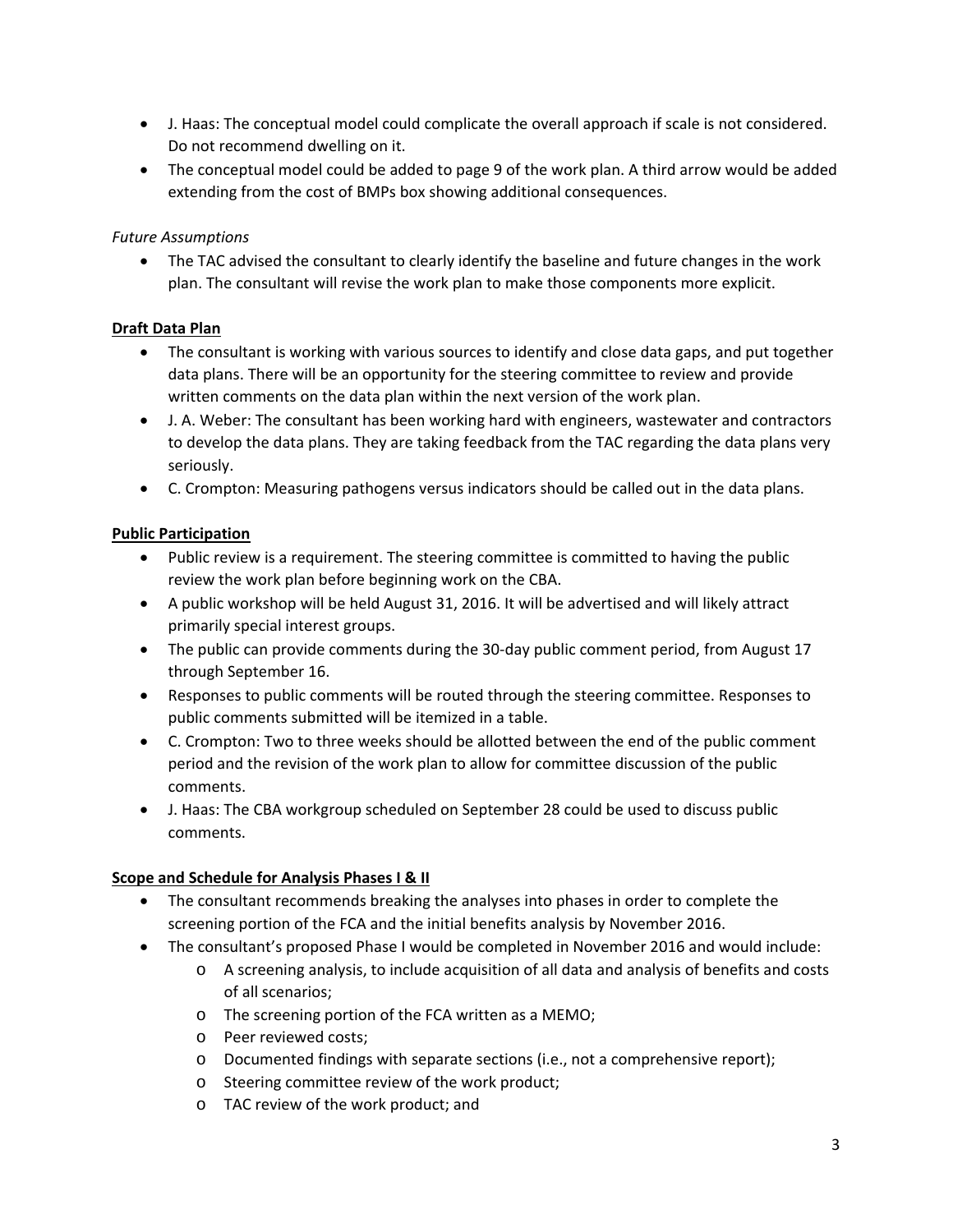- o A decision making workshop to be held in January 2017.
- The consultant's proposed Phase II would be completed by mid‐2017 and would include:
	- o Production of the full FCA, to include all counties and indicators;
	- o Optional completion of an EIA;
	- o A full property analysis;
	- o A true, detailed report with a full methods section;
	- o Additional steering committee meetings;
	- o Optional completion of a fact sheet for interest groups;
	- o A public workshop;
	- o Three rounds of review; and
	- o Development of a proposal to the Regional Water Quality Control Board.
- Phase II would go into more detailed discussion in conjunction with more advanced modeling. Some scenarios will be less precisely defined in the screening analysis. Phase II would provide more detail on those, assuming the selected hybrid scenarios included them.
- The consultant has revised the task order descriptions, and a finalized version will be shared with J. A. Weber.

#### *Comments Regarding the Phased Approach*

- Since Phase II is optional, the work product from Phase I should stand alone and be usable in case the budget doesn't allow for Phase II.
- The final report needs to be included in Phase I.
	- o The consultant may need to extend the timeline for Phase I into early 2017 in order to complete a full report in Phase I.
- The public workshop to review the final product needs to be included in Phase I.
- T. Snyder: The property value analysis should be cut.
- J. Haas: The phased approach is a good idea, but I'm worried it will extend the timeframe.
- T. Snyder: By end of Phase I, if the steering committee decides not to move forward with Phase II, would the information be sufficient enough to group scenarios?
	- o The scenarios will be as discreet as possible, but some scenarios could be additive. Different scenarios have varying outputs. The work product will be built out to be modified later to the extent possible.
- J. Haas: The Regional Water Quality Control Board's ultimate decision will almost certainly be a hybrid scenario. I'm comfortable with a screening level analysis that will at least feed into the decision of what action to take, even if it doesn't identify a clear solution.
- Additional funds would need to be procured to take a phased approach and complete the second phase.

#### *Budget*

- The conceptual model is estimated at \$8,000, but it could cost more.
	- o C. Crompton: The conceptual model should be fairly straightforward, so the cost shouldn't be high.
- The committee is hoping to provide a lot of data to the consultant to reduce costs.
- C. Crompton: Meetings could be a place to reduce costs (e.g., participating via calls instead of in‐ person or reducing the number of meetings).